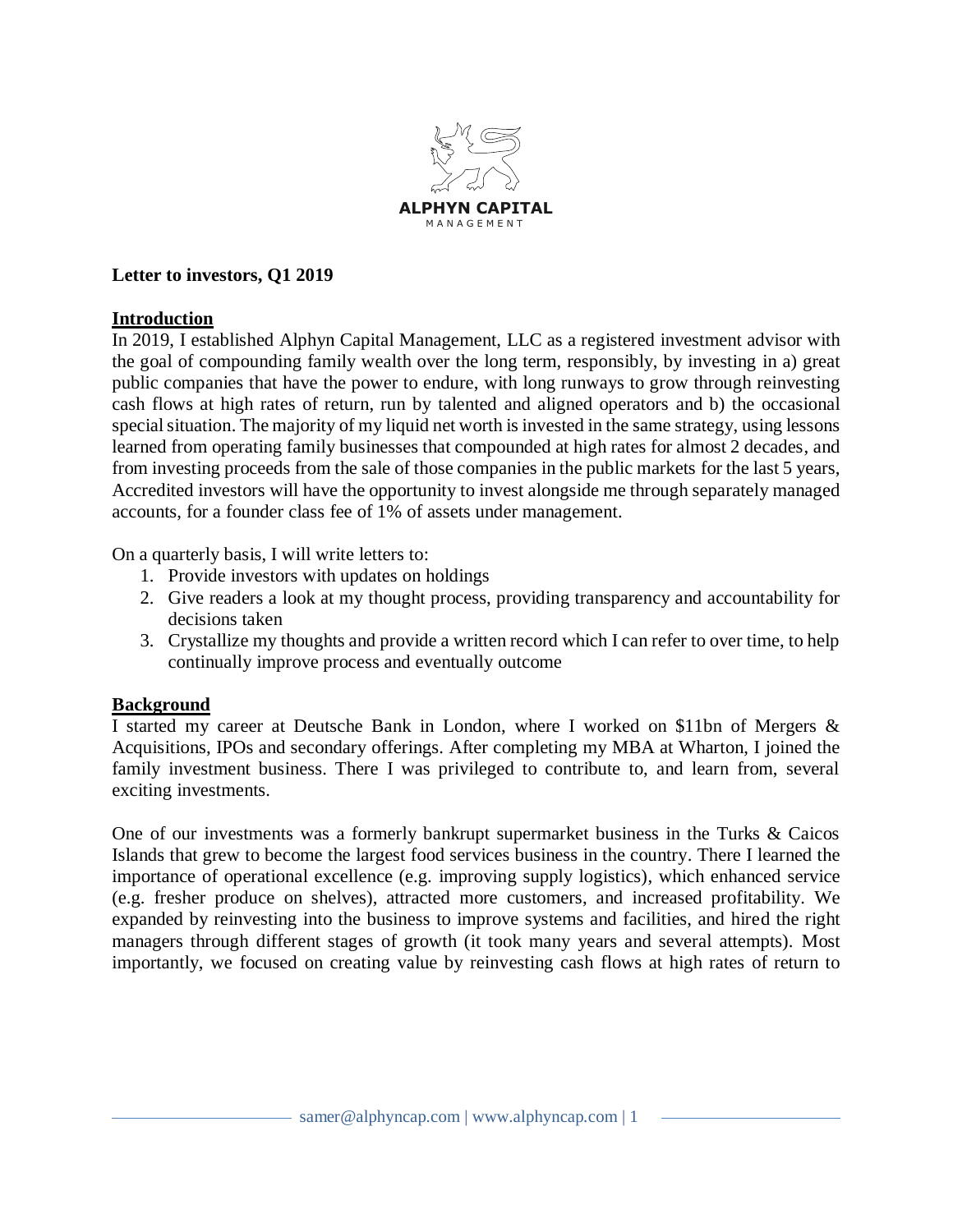develop a commercial and residential real estate hub, and enjoyed competitive advantages (a strong  $\text{mod}^1$ ) from local economies of scale.<sup>2</sup>

For the current stock portfolio, I focus the majority of my efforts on finding "wide moat compounders", but will make the occasional "special situation" investment. The following experience with two different family real estate holdings explains why. From the compounder camp, we acquired a mixed-use retail and office building in a prime location in London's Bond Street, with Ralph Lauren as anchor tenant. We benefited from a triple net lease<sup>3</sup> with landlordfriendly upwards only rent reviews every 5 years.

From the one-off camp, we were fortunate to acquire a property that had served as the executive dining and entertaining rooms for a WPP subsidiary in London's exclusive Mayfair area, and convert it into two luxury homes, realizing a significant valuation uplift. This is an area that, for 300 years, has provided grand homes to the aristocracy, but had seen a large number of them converted into offices as businesses relocated following heaving bombing during the Second World War. From the 1990's onwards the local council encouraged the conversion of properties back into their original uses. At the conclusion of the project, we faced a hefty tax bill and a lack of opportunities anywhere remotely as attractive into which to reinvest the proceeds.

The takeaways for me are that one should certainly be opportunistic investing in one-off special situations, but that finding wonderful, and tax efficient, compounding opportunities produces better results over time.

#### **Stocks for the long haul**

Many people advocate "long term" investing without going into the basis for the long-term performance of stocks. I wanted to give some brief thoughts as to why I try to follow the advice of Warren Buffett, Charlie Munger, Phil Fisher, and Li Lu<sup>4</sup> who advise buying fractional ownership in high quality companies and holding for the long haul. The basic premise is:

- For over 200 years stocks have enjoyed a 6-8% tailwind, based on business productivity and free market economies<sup>5  $6$ </sup>
- Investors can enjoy this free compounding through, for example, a passive ETF
- But investors can do much better by limiting themselves to quality companies that can consistently generate high Returns on Invested Capital

<sup>1</sup> Moats were built around castles to protect the castles from enemies, value investors use the term "economic moat" to describe competitive barriers built around a business to protect its profitability

<sup>2</sup> My favorites sources of wisdom on moats are Porter's seminal paper "The Five Competitive Forces That Shape Strategy", "Competition Demystified" by Bruce Greenwald (https://amzn.to/2UWgY7Q), and "The Little Book that Builds Wealth" by Pat Dorsey (https://amzn.to/2IKQHmx).

<sup>3</sup> Tenant pays real estate taxes, building insurance and common area maintenance

<sup>4</sup> In the 2017 Daily Journal meeting, Munger said "I've read Barron's for 50 years. In 50 years I found one investment opportunity in Barron's, out of which I made about \$80 million. For almost no risk. I took the \$80 million and gave it to Li Lu, who turned it into \$400 million or \$500 million."

<sup>5</sup> A Discussion on Modernization, 2014 https://bit.ly/2VJvEXG

<sup>6</sup> The Prospects for Investing in China, 2015 https://bit.ly/2vyhg5A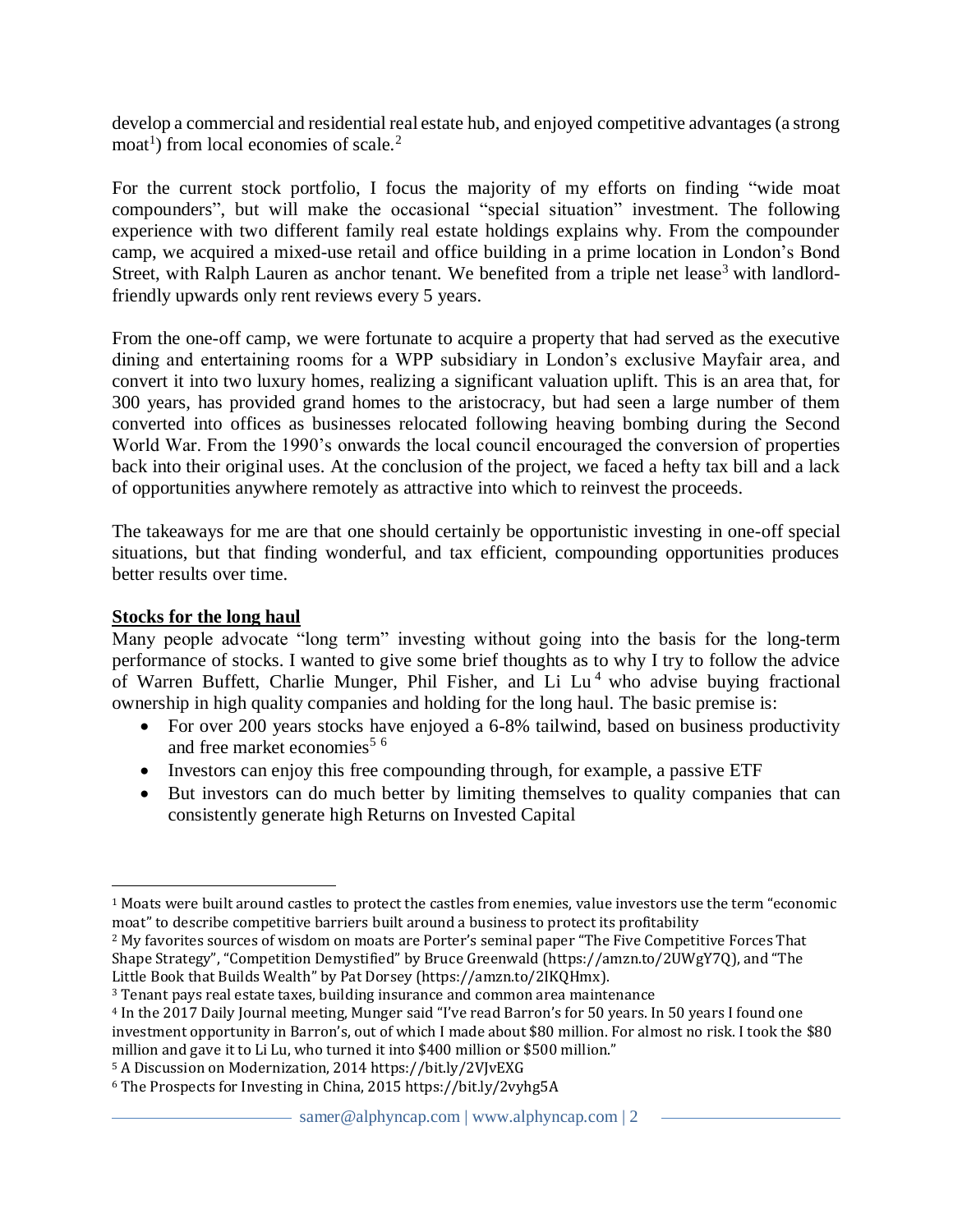- Unfortunately, in the absence of competitive barriers (moats), Returns On Invested Capital are well documented to be strongly mean reverting<sup>7</sup> as high returns attract competition, which leads to price competition and erodes returns
- The goal, therefore, is to find those few companies with wide moats and hold for extended periods of time to enjoy the benefits of compounding

A simple computer back test of investing in the top 100 companies within the S&P 500 ranked on highest ROIC materially outperformed the index, returning an average 10.6% per year from January 1st, 1999 to March 31st, 2019 versus 6.3% for the S&P500.<sup>8</sup> Furthermore, investing in these companies only when their valuations were attractive and holding for the long term, further improved performance to  $11.9\%$  in the back test.<sup>9</sup> There is a large body of more robust evidence showing that value investing works. $10<sup>10</sup>$ 

Given the power of compounding, a small increase in return percentage makes a big difference over time. For example, compounding for 30 years at 6% (passive S&P) grows capital by almost 6x, at 10% gives a little over 17x, and by 12% gives almost 30x.



# **Closing thoughts**

In 2017, McKinsey published a report<sup>11</sup> demonstrating that while short-term thinking amongst companies is on the rise, long-term companies deliver superior financial performance and shareholder returns. As I look to invest my family money in an effective and disciplined manner, to a large extent my job is to find and hold onto such firms. I look forward to welcoming investors who share a similar outlook.

Samer Hakoura May 2019

<sup>7</sup> Michael Mauboussin has done a lot of quality work on this, see https://bit.ly/2URXEUj

<sup>8</sup> Back test performed using portfolio123.com which uses point-in-time data (i.e. without look-ahead or survivorship bias)

<sup>9</sup> For example when their EV/EBIT multiples were below 10x. This is my version of Joel Greenblatt's "Magic Formula", an investor who's books I read early in my investing journey

<sup>10</sup> E.g. see https://www.aqr.com/Insights and https://alphaarchitect.com/blog

<sup>11</sup> Measuring the economic impact of short-termism https://mck.co/2TsNQ3m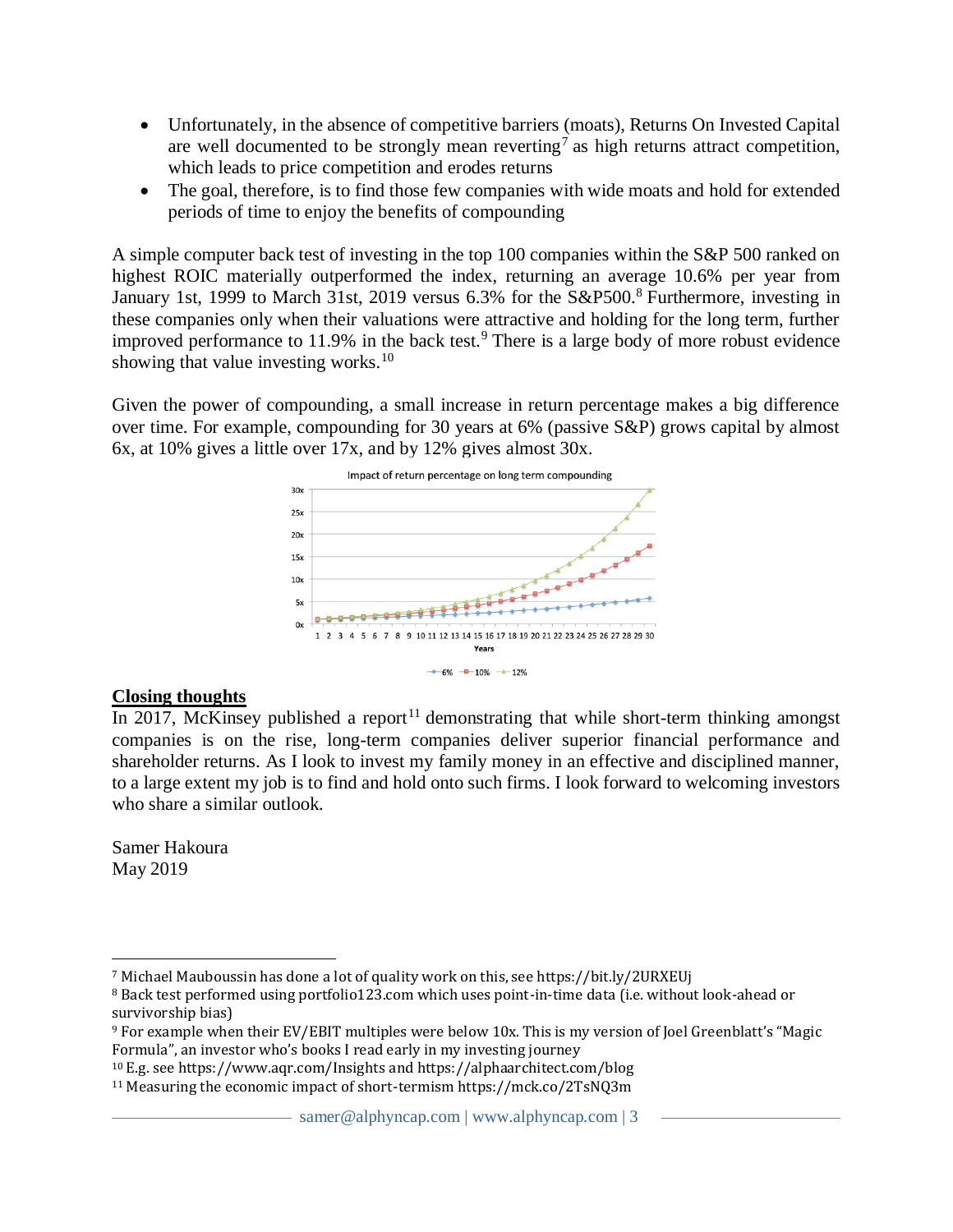# **Performance**

The model portfolio, which was set up at the start of the year, gained approximately 15.6% net for the first quarter of 2019. While it is pleasing to be able to report such numbers, I would caution against reading too much into short-term fluctuations, which typically have a low signal-to-noise value. This is especially true against the backdrop of the rapid decline at the end of 2018, followed by one of the fastest equity market recoveries on record in the first quarter of 2019. As of March  $29<sup>th</sup>$ , 2019, the top ten positions comprised 75% of the portfolio.

Positions with an average weight over 1% of the portfolio in the quarter were: Alliance Data Systems Corp., Avaya Holdings Corp., Burford Capital Ltd., Calloway's Nursery inc., Carmax Inc., Carvana Co.<sup>12</sup>, CRH Medical Corp., Exor NV, Fairfax Financial Holdings Ltd., GCI Liberty Inc., Naspers Ltd., Oaktree Specialty Lending Co., Sea Ltd., Tencent Holding Ltd., Unity Group Inc., Viemed Healthcare Inc., and Wandisco Plc.<sup>13</sup>

# **Discussion on a selection of portfolio positions with an average weight over 1%**

# **Public holding companies**

Three public holding companies comprise nearly 40% of the portfolio. They are EXOR N.V., Fairfax Financial Holdings Ltd. and Naspers N.V. For those interested, this section gives an overview on how I think about them and why I own them.

I am attracted to these businesses because they are:

- 1. Diversified with several portfolio companies and sources of value
- 2. Run by owner-operators who have skin in the game and histories of compounding value at impressive rates of return over long periods of time
- 3. Positioned to take advantage of potential market dislocations
- 4. Benefit from some form of float<sup>14</sup>
- 5. Trade at large discounts to intrinsic value, with paths to narrow the discount and, I believe, can compound value for the foreseeable future

# **EXOR**

EXOR is the holding company of the Agnelli family, founded in 1899<sup>15</sup>. Its major components are 100% ownership of PartnerRe, 29% stake in Fiat Chrysler, 23% stake in Ferrari, 27% ownership in CNH Industrial, and some smaller but well-known investments such as Juventus Football Club (12 million fans) and The Economist magazine (founded in 1843 and with a circulation of over 1 million).

 $12$  Via short put options – economic equivalent of funds at risk greater than 1% of portfolio

<sup>&</sup>lt;sup>13</sup> There is no assurance that any of the securities discussed herein will remain in an account's portfolio at the time you receive this report or that securities sold have not been repurchased. It should not be assumed that any of the securities transactions or holdings discussed were or will prove to be profitable. See "Disclaimers" at the end for more details.

<sup>14</sup> Warren Buffet explains: "Insurers receive premiums upfront and pay claims later. ... This collect-now, paylater model leaves us holding large sums - money we call "float" - that will eventually go to others. Meanwhile, we get to invest this float for Berkshire's benefit."

<sup>15</sup> FT.com article "John Elkann, Fiat's dynastic survivalist**"** https://on.ft.com/2V5Rp4o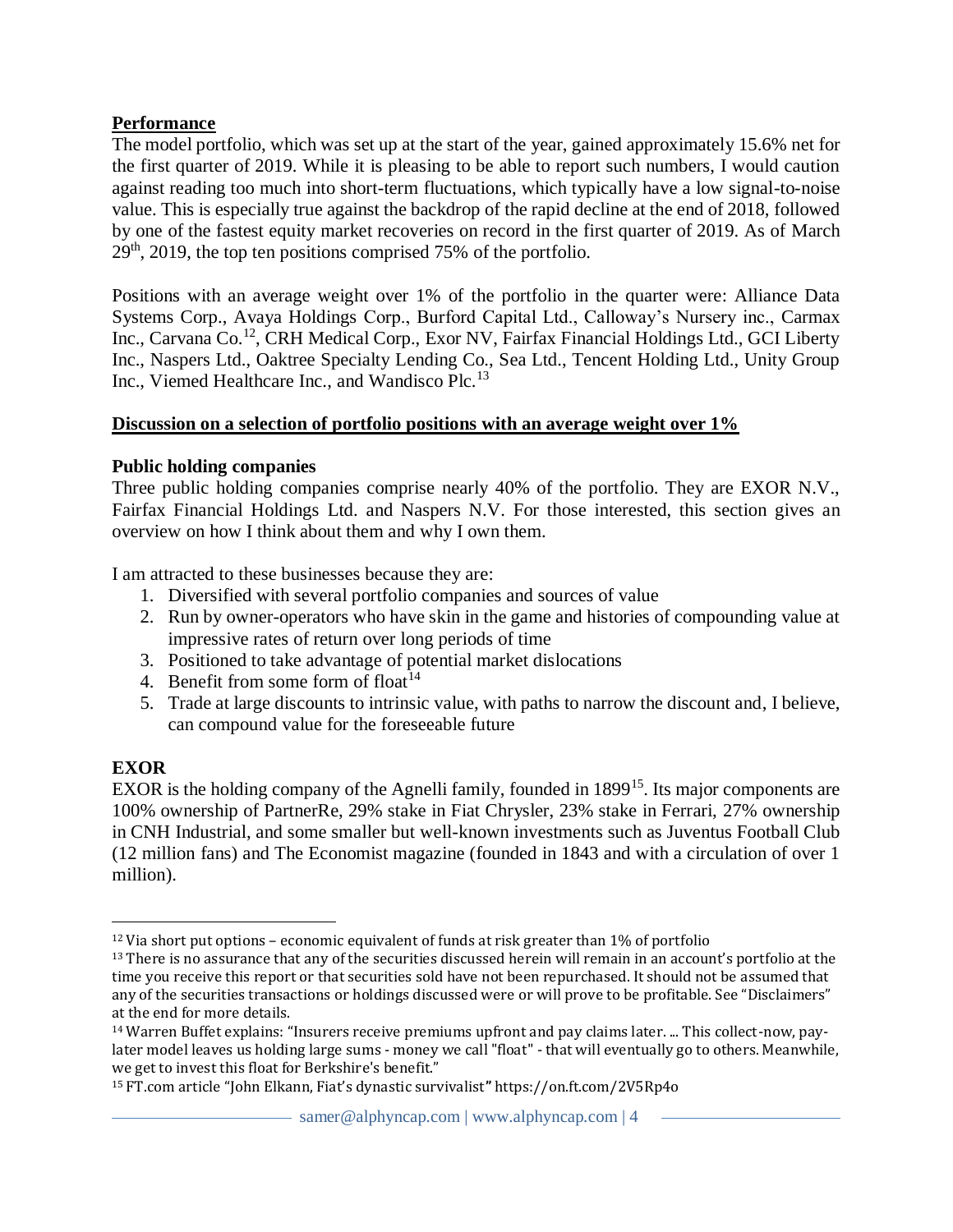EXOR is run by John Elkann, the grandson of Gianni Agnelli, who was appointed to the board as a 21-year-old in 1997. He has a deep understanding of the business, having completed internships in various operating subsidiaries, and is battle tested. In 1984, he inherited a debt laden, sprawling conglomerate on the brink of bankruptcy. He fended off creditors by convincing family members to reinvest in the business from their personal savings, then aggressively rationalized the company structure into a single entity in 2003 and hired Sergio Marchionne to complete one of the most impressive turnarounds in automotive history, merging Fiat with Chrysler in 2009 and spinning out Ferrari and CNHI into publicly quoted companies.

It is clear from his annual letters to shareholders and thoughtful interviews, that Mr. Elkann takes the responsibility of stewarding his  $\epsilon$ 14bn family business very seriously. He has a long-term view and speaks in terms of keeping the business alive for another hundred years. EXOR has compounded NAV at 17.6% per annum from when it went public in 2009 until December 2018<sup>16</sup>.

I like to find businesses that can take advantage of market turbulence to grow intrinsic value buy investing when prices are cheap. To this end, EXOR has assembled a high caliber Advisory Council, chaired by George Osborne (former UK Chancellor of the Exchequer), and including Jorge Paulo Lemann (3G Capital), Rob Speyer (Tishman Speyer), and Joseph C. Tsai (vice chair Alibaba), amongst other equally impressive individuals. From the company press release "This group will bring additional external experience and counsel into EXOR, which will be particularly valuable, for example, when exploring new business opportunities."<sup>17</sup>

A study in 2013 analyzing Berkshire Hathaway's performance<sup>18</sup> concluded that "Buffett's returns appear to be neither luck nor magic, but, rather, reward for the use of leverage [a ratio of 1.6-to-1] combined with a focus on cheap, safe, quality stocks." And of course, Buffett's source of leverage was insurance float.

In 2016 EXOR completed a transformational deal, acquiring PartnerRe for \$6.9bn. It has only recently begun to deploy ParterRe's float. \$306 million has been invested to date through concentrated investments in Ocado, a UK based food e-commerce where Mr. Elkann envisions a long-term compounder with strong industry tailwinds, and South African Platinum Mines, a commodities business trading at historic lows following a period of oversupply.

As for valuation, EXOR's shares trade at a double discount,  $\sim$ 30% below its NAV of  $\epsilon$ 82.33, which is at a further discount to the intrinsic value of its components, especially Fiat. Fiat trades on a forward P/E of under 3x, and a forward FCF yield approaching 30%, based on its 2022 5-year business plan. The company has a history of meeting its plans, for example it met its previous 5 year goal of eliminating €10bn of net debt, mostly through Free Cash Flow generation, based on the strength of its Jeep, Maserati and RAM brands.

<sup>16</sup> Exor shareholder letter 2018

<sup>17</sup> EXOR's Board of Directors approves H1 2018 consolidated results https://bit.ly/2MRXMnI <sup>18</sup>"Buffet's Alpha" by Andrea Frazzini, David Kabiller, Lasse H. Pedersen, https://www.nber.org/papers/w19681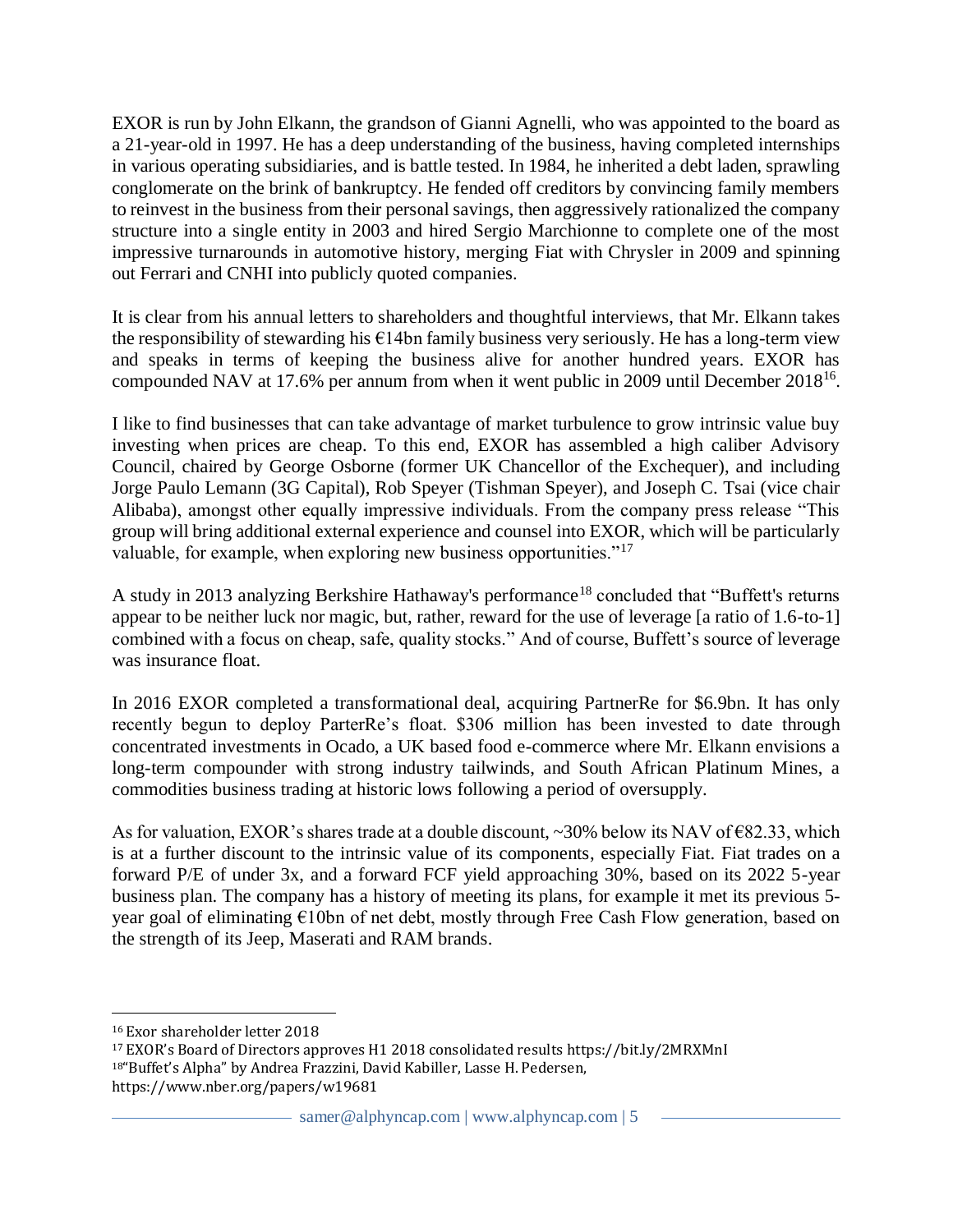While the usual rebuttal is the fear we may be at "peak car" and  $SAAA^{19}$ , the company is debt free and can remain breakeven with US SAAR of only 10m units (vs. approximately 17m today and a February 2009 crisis-level low of 9.2m units<sup>20</sup>), and therefore may deserve a higher valuation than one typically reserved for companies on the verge of bankruptcy. In the interim, Mr. Elkann seems to be doing the right things: Fiat has distributed a \$2bn special dividend from the sale of its parts business, and EXOR is taking advantage of the valuation by buying back shares in the open market.

# **Fairfax**

Fairfax Financial is a holding company established in 1985 in Toronto. Founder Prem Watsa has accumulated a string of property and casualty insurance and reinsurance businesses, which are operated on a decentralized basis with autonomous management teams. He has used the insurance "float" to build a diversified investment portfolio of public and private companies.

Fairfax has suffered over the last couple of years for two main reasons. First, the industry suffered record catastrophe losses of \$130bn in 2017 and \$90bn in 2018. In 2018 alone, Fairfax's combined ratio<sup>21</sup> went from what would have been 90.8% to 97.3%, a 6.5% difference that cost the company approximately \$765m in net income. Second, Prem Watsa initiated equity hedges that cost the company \$2bn in the midst of a raging bull market, and \$115bn worth of notional deflation hedges that cost the company \$600m. Both of these have shaken investors' faith in the company.

To cut to the chase, the key question is whether one should avoid entrusting one's capital to a selfprofessed "value investor" who blew a ton of money on large macro bets (despite a public mea culpa and promise of "never again"), or whether the missteps present a rare opportunity to buy an otherwise great business at an attractive price? On balance I believe this is an attractive opportunity for several reasons.

First, Mr. Watsa has as a compelling history of value creation. Fairfax has compounded book value per share at 18.7% for 33 years<sup>22</sup>, and has built, amongst other things, an impressive insurance operation that writes \$15bn of gross premiums a year, a travel business, Thomas Cook India, that has compounded at 23% per year, and a restaurant business, Recipe, that has compounded value at 29% per year. Mr. Watsa has significant skin in the game with 8% ownership.

Second, Fairfax enjoys the structural advantage of float. Fairfax's float stands at \$22.5bn (\$826 per share), almost twice the book value of \$11.8bn (\$432 per share). As a result, the company only needs to generate 7% returns from its investments to compound book value at 15% (assuming a 95% combined ratio in insurance operations). This is an undemanding hurdle in my view.

 $19$  Seasonally Adjusted Annual Rate – the number of automobiles sold, adjusted to account for seasonality throughout the year.

<sup>20</sup> https://fred.stlouisfed.org/series/TOTALSA

 $21$  The combined ratio is a measure of insurer profitability, calculated simply by taking the sum of claimrelated losses and general business costs and then dividing that sum by the earned premiums over the period. <sup>22</sup> Fairfax Financial presentation April 11th, 2019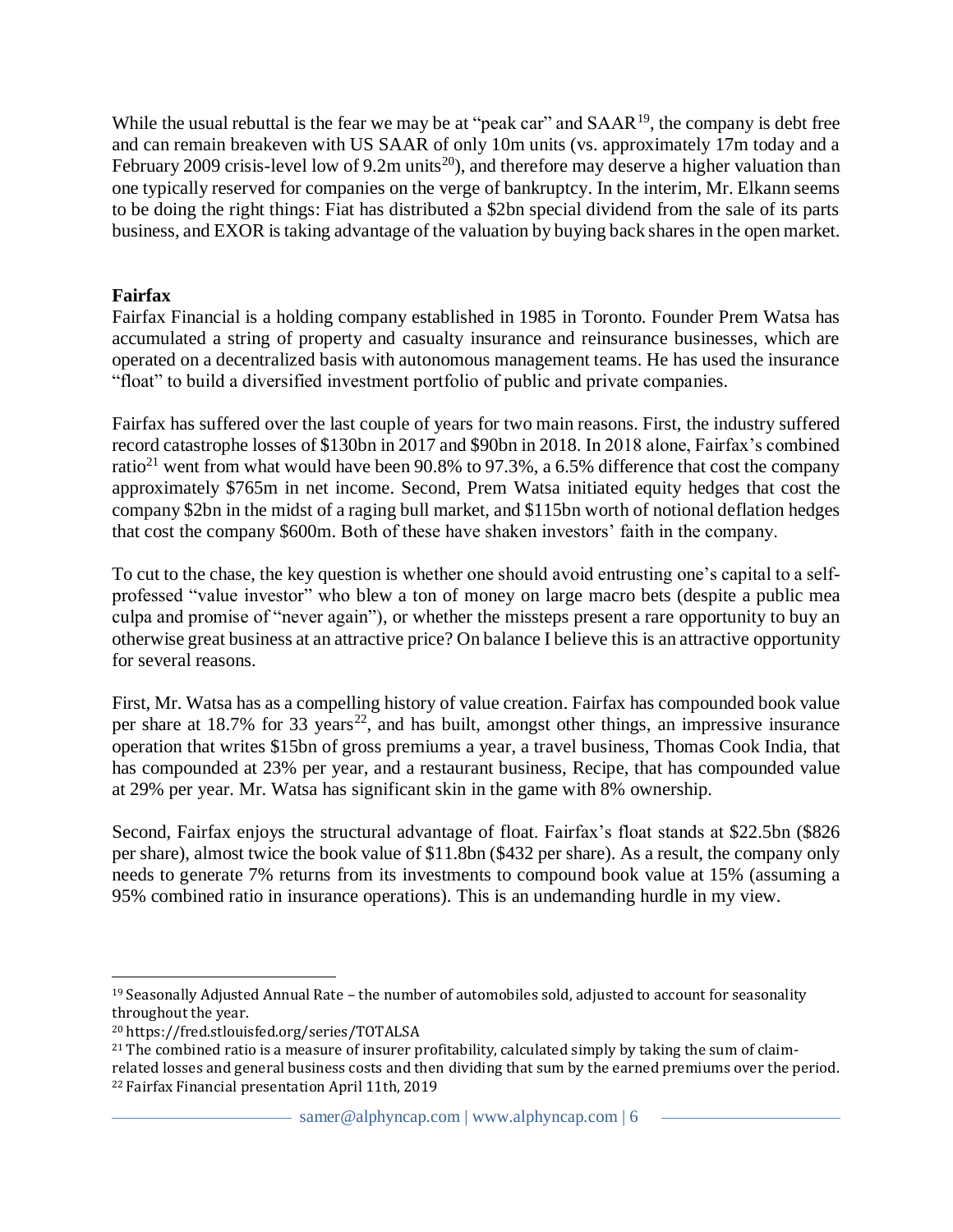Third, Mr. Watsa continues to demonstrate that he has the skill and resources to pull off opportunistic investments on attractive terms. For example, in June 2018, Fairfax bought 82 Toys "R" Us stores in Canada for approximately \$280 million, following the parent company's bankruptcy in the US. This appears to be a great deal as, unlike the parent company, the Canadian company had no debt, \$1bn in revenue, \$100m of EBITDA and the value of the real-estate alone equaled the purchase price<sup>23</sup>. In another example, Mr. Watsa built a \$1bn stock and warrant position in Seaspan on attractive terms following an extended bear market in container shipping. He established an exercise price of \$6.50 per warrant<sup>24</sup> on a company that used to trade in the high \$20's. Seaspan is run by David Sokol who "has one of the most outstanding records I have come across, as he built Mid American Energy from revenue of \$116 million in 1991 to revenue of \$11bn in 2010, while net income increased from \$27 million to \$1.2bn over the same period, representing a compound growth rate of 22.4% per year."<sup>25</sup> Lastly, through stakes in Fairfax India and Fairfax Africa, the company is positioned to deploy capital into two of the fastest growing markets<sup>26</sup> in the world. Instead of paying for skilled investment managers with local geographic knowledge, Fairfax *extracts* management fees from these two subsidiaries.

Finally, the valuation is attractive. With a quarter-end share price of US\$465<sup>27</sup>, Fairfax is trading at a price-to-book of 1.1x. Should the company achieve its target 15% growth in book value per year, the valuation would likely also re-rate to a more normalized 1.25x book, implying a \$600+ share price in a couple of years (current NAV of \$432 per share grown at 15% for 3 years, multiplied by P/Book of 1.25x, discounted back at 10% per year to today's value).

I find it helpful also to triangulate valuation through earnings power. The 2018 results in the table below are taken from Fairfax's Annual Meeting presentation on April 11<sup>th</sup>, 2019. I believe Fairfax can achieve Earnings Per Share of \$52, which implies the company trades at an undemanding proforma P/E multiple of 9x. The company has also clearly communicated its intent to buy back shares over the next 10 years, when it has the opportunity to do so at attractive prices.

https://www.youtube.com/watch?v=l\_0XtmLBtLk

<sup>23</sup> Price-to-Value Podcast with Southeastern Asset Management https://bit.ly/2YwXLXG

<sup>24</sup> Seaspan Announces Closing of Second \$500 Million Investment by Fairfax Financial Holdings Limited https://bit.ly/2vt68Hh

<sup>25</sup> Fairfax Financial 2018 Shareholder letter https://bit.ly/2GAIZYw

<sup>26</sup> Joe Zidle, Chief Investment Strategist, Blackstone: "it is important that investors get up to speed on India as factors align for it to become one of the great secular growth stories" https://bit.ly/2Uh5nLe

<sup>27</sup> US American Depository Receipts, symbol FRFHF<sup>28</sup> CNBC Africa interview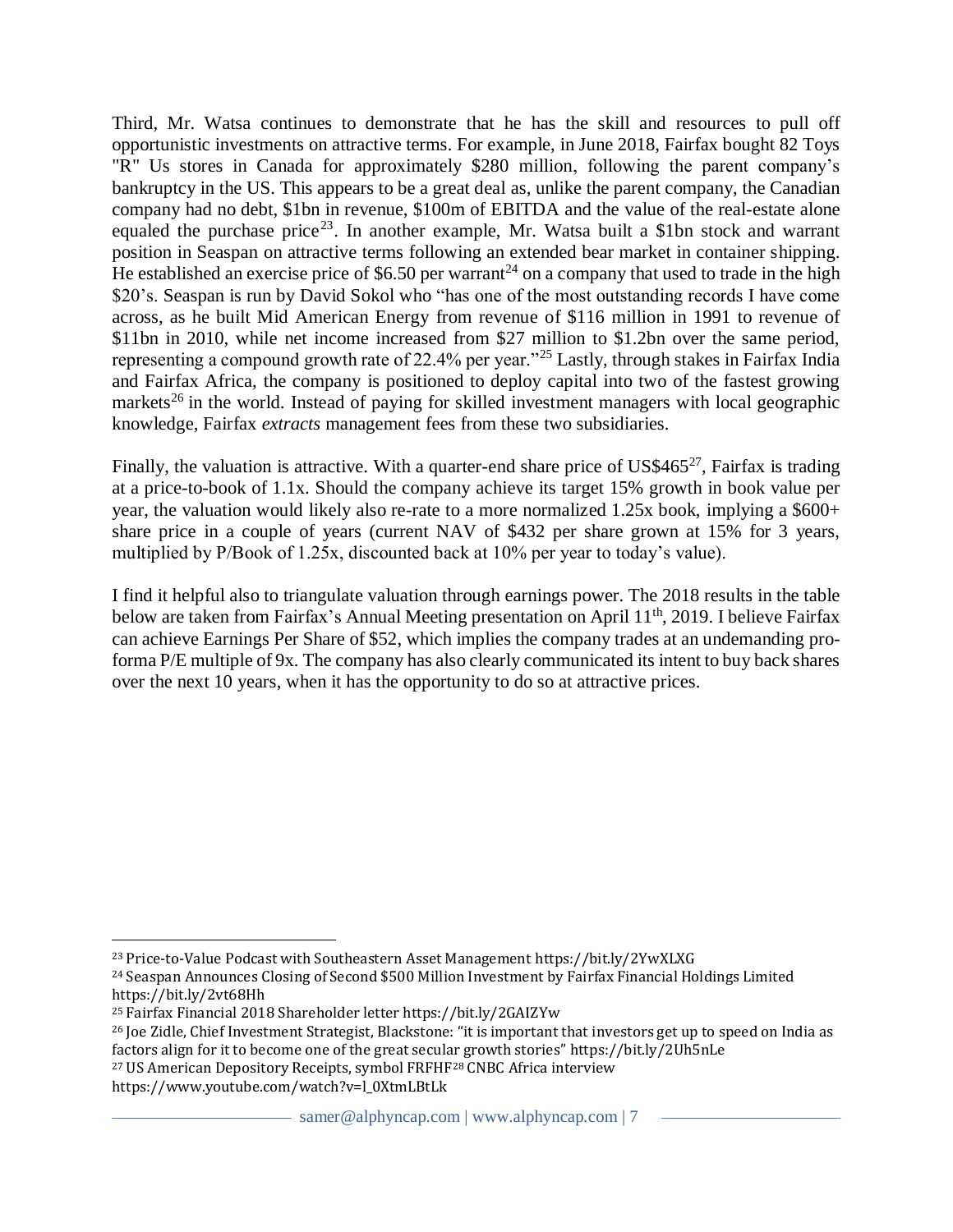| US\$ millions                                 |   | 2018 Actual<br>Results* |    | Pro-forma<br>estimates |                                                                            |
|-----------------------------------------------|---|-------------------------|----|------------------------|----------------------------------------------------------------------------|
| Underwriting Profit (97.3% combined ratio)    |   | 318                     | S. | 600                    | Assume Watsa achieves 95% goal on ~\$12bn in net premiums                  |
| Investment income - insurance and reinsurance |   | 638                     |    | 1,658                  | \$39bn investment portfolio. 75% in fixed income @3%, 25% in equities @ 8% |
| <b>Operating Income</b>                       |   | 956                     |    | 2,258                  |                                                                            |
| Other                                         |   | $(347)$ \$              |    |                        | (500) Operating costs, interest expense                                    |
| Realized investment gains                     |   | 1,175                   |    |                        |                                                                            |
| Pre-tax income including realized gains       |   | 1,784                   |    | 1,758                  |                                                                            |
| Unrealized investment losses                  |   | $(922)$ \$              |    |                        |                                                                            |
| Pre-tax income                                |   | 862                     |    | 1,758                  |                                                                            |
| Net earnings                                  | Ś | 376                     | Ŝ. | 1,388                  | Assume 21% tax rate                                                        |
| Diluted shares outstanding                    |   |                         |    | 26.9                   |                                                                            |
| Earnings per share                            |   |                         | \$ | 51.61                  |                                                                            |
| Current share price                           |   |                         | \$ | 465                    |                                                                            |
| Implied P/E ratio                             |   |                         |    | 9.0x                   |                                                                            |

Source\*: Fairfax Annual Meeting Presentation April 11, 2019

#### **Naspers**

Naspers was founded in 1915 as a South African newspaper business and has become a global internet investment firm with operations in over 130 countries spanning the online classifieds, food delivery, payments, etail, travel, education, and social platforms. Its most famous investment is in Tencent, but it also owns stakes in mail.ru, OLX, Avito, letgo, PayU, iFood, Swiggy, DeliveryHero, Udemy, eMAG and MakeMyTrip.

Koos Bekker became CEO of Naspers in 1977. For 15 years he earned no salary, bonus or perks, and was compensated solely through stock option grants that vested over time. He lead the company's transformation into an internet holding company and was behind the \$32m investment for 34% of Tencent in 2001, arguably one of the best investments of all time. His 2014 interview with CNBC is worth watching<sup>28</sup>. He discusses his reasons for stepping down as CEO after 17 years and traveling the world for a year before returning as Chairman, both to freshen his perspective and to give his hand-picked successor, Bob van Dijk, space to establish his own independence as CEO. One also gets a glimpse of his well-developed view of the internet and its impact on traditional media.

By my estimates, Naspers trades at a 39% discount to the Sum-of-Parts: Naspers' stake in listed subsidiaries<sup>29</sup> is approximately \$140bn, plus unlisted subsidiaries of approximately  $$18bn<sup>30</sup>$ , plus pro forma net cash of approximately \$6bn, results in a total asset value of \$164bn vs. Naspers' market capitalization of \$100bn. Naspers trades at a 26% discount to its stake in Tencent alone.

Management contends that Naspers' discount is a direct result of its outsized weighting in the JSE SWIX, which grew from 5% to 23% between 2013 and 2018, (largely fueled by Tencent's meteoric rise). This has forced South African institutions to sell shares due to single stock holding limits. The company has backed this up with charts showing how the weighting has grown in parallel with both the size of the discount and capital outflows.<sup>31</sup>

<sup>30</sup> As valued in a January 29, 2019 equity research report from Bank of America Merrill Lynch, using comparable companies or implied values at last funding rounds or transaction values. \$15bn for classifieds businesses, \$1.75bn each for e-commerce and payments businesses

<sup>31</sup> March 25<sup>th</sup>, 2019 company presentation

<sup>28</sup> CNBC Africa interview https://www.youtube.com/watch?v=l\_0XtmLBtLk

 $29$  31% of Tencent, 28% of Mail.ru, 43% of Makemytrip and 23% of Delivery Hero as of March 29<sup>th</sup>, 2019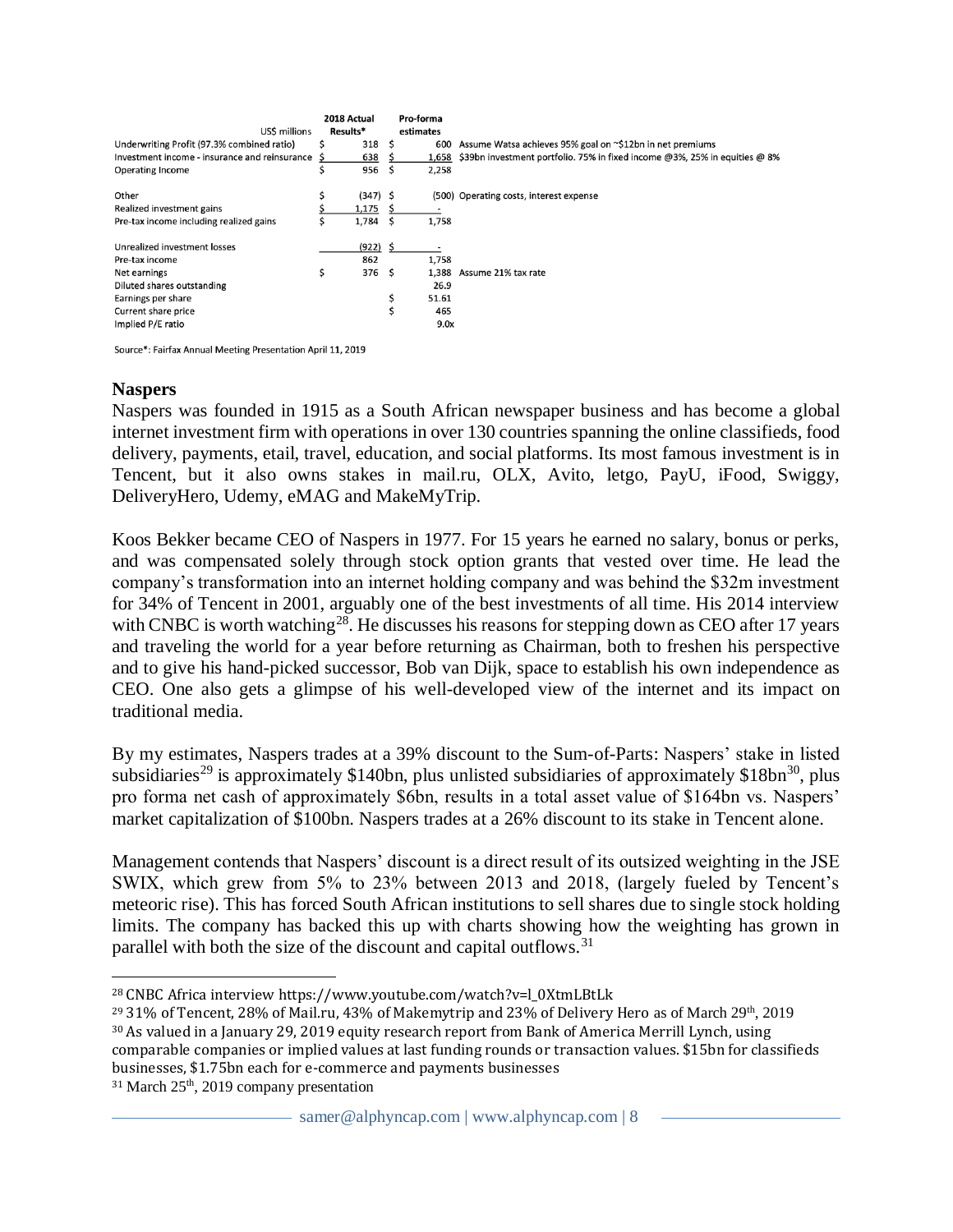I am encouraged by management's very deliberate efforts to try and close the gap. In March 2018 they highlighted the value of Naspers' holding in Tencent by selling 2% for \$9.8bn; in February 2019 they spun out their South African pay TV business, MultiChoice Group, to existing shareholders for \$3bn; and they announced the formation of a NewCo comprising Naspers' international internet assets and their plan to sell 25% of the entity on the Euronext Amsterdam exchange to attract international investors and alleviate some of the JSE weighting pressures). We will find out later this year how successful this will be. The company has historically traded at a premium, especially before 2008, <sup>32</sup> and I believe that good management teams, who are incentivized to do the right thing with skin in the game have a fair chance at figuring it out.

While the discount receives a lot of attention, the bigger picture, in my view, is that the company's portfolio of assets is likely to continue to compound at attractive rates for the foreseeable future. The private companies are doing well. Classifieds has attained profitability, Payments is growing Total Payments Volume in the mid-to-high 20's per year, and food delivery orders are growing 77% per year. Naspers sold its 11.8% stake in Flipkart for \$2.2bn in 2018, achieving a 32% IRR<sup>33</sup>, and the rest of the portfolio is compounding at  $20% + IRRs^{34}$ .

On the other end of the spectrum, Tencent is one of the very best businesses in the world, benefitting from sustainable competitive advantages due to network effects. Tencent is the dominant social networking site in China, the no.1 player in online games, music, books, news and app stores, and the no.2 player in online video, payments, and cloud computing. All tied together by WeChat, the "super app" though which 1 billion users spend over an hour per day<sup>35</sup> running their daily digital lives, from messaging with family and friends, to booking tickets, paying bills, and arranging transportation.

With \$368bn enterprise value (market capitalization of \$437bn less net cash, minority listed equity investments and investment stage minority holdings of approximately \$70bn), Tencent is trading at 25x its 2018 EBIT of \$14.5bn. Given that revenues have grown almost 39% per year for the last 5 years, slightly ahead of EBIT, with several avenues for Tencent to increase advertising income amongst other levers, I find the valuation reasonable for such a high-quality business, especially when we have access to it via Naspers at a large discount.

# **Unity - exit**

In 2015 Windstream, a struggling and over-levered regional telecoms company, spun out Unity Group, a REIT housing its fiber and copper telecommunications assets. Unity's shares were priced at \$30 in its IPO, and proceeded to trade down to the low teens, largely due to continuing troubles at Windstream and the fear that this would cause it to default or renegotiate its lease.

35 https://bit.ly/2X2D0Te

<sup>32</sup> Graham & Doddsville newsletter, see page 30 https://bit.ly/2PT1nQB

<sup>33</sup> Press release Naspers sells stake in Flipkart https://bit.ly/2WDhfcK

<sup>34</sup> The current portfolio generated a 22% IRR based on \$9.9bn invested and a current value of 23.6bn (\$5.6bn above the ML valuation I used in my Sum of Parts valuation). Naspers H1 2019 company presentation https://bit.ly/2Vf2ZoL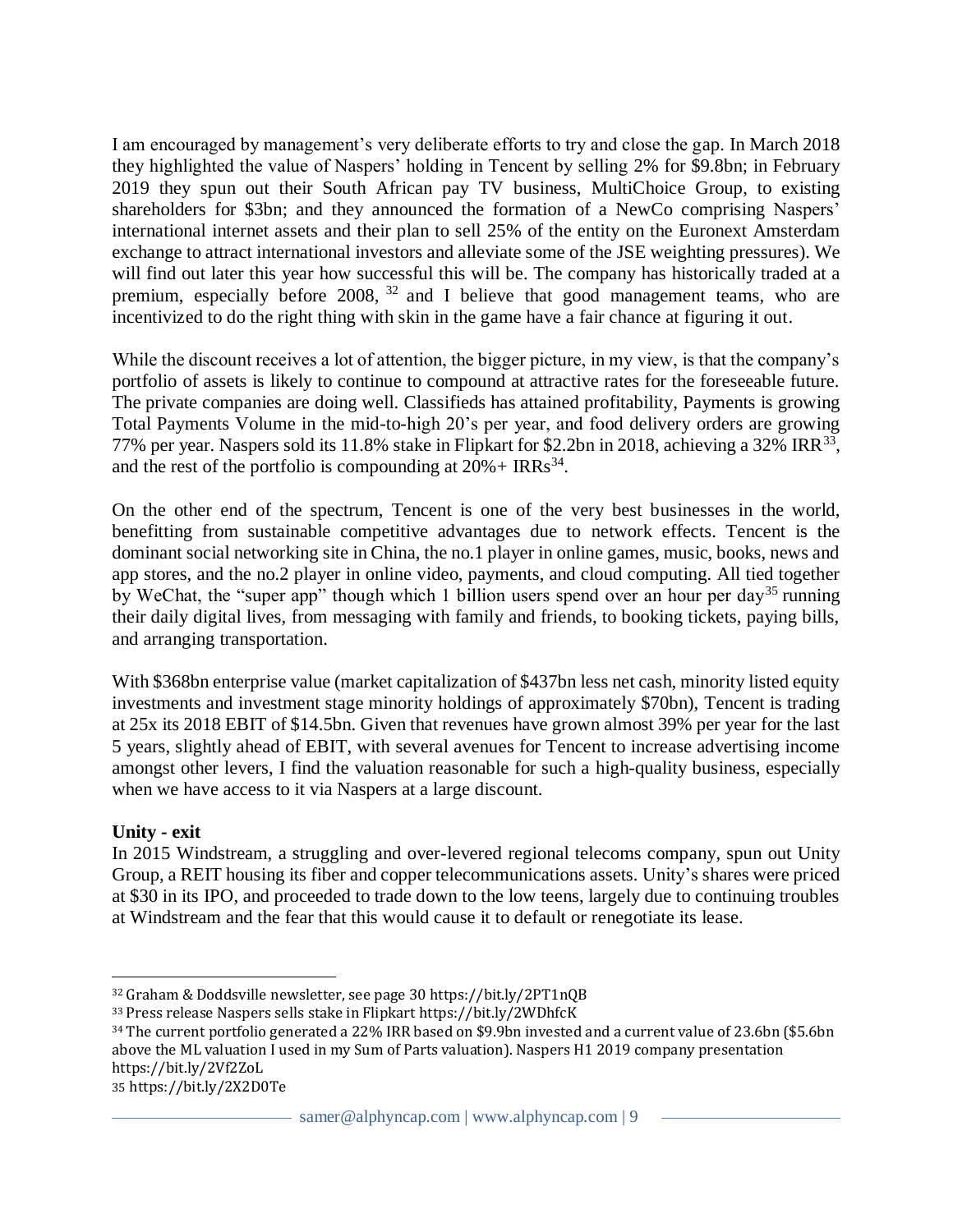I became interested in Unity given what I thought was a compelling valuation for a REIT that was protected by a 15-year Master Lease Agreement with strong landlord protections covering mission-critical assets, and good rent coverage which had been enhanced following synergies from accretive acquisitions. I was also attracted to Unity's strategy to acquire fiber assets in less competitive Tier 2 and 3 cities, that were being used at approximately a quarter of their capacity, pay initial yields of 7-10%, and then lease the unused capacity to new tenants generating recurring revenue at 90%+ incremental gross margin. This reminded me of American Tower and its very successful strategy with cellphone towers. The company was executing well, having deployed a cumulative \$2bn in a number of transactions and entered into a joint venture with Macquarie Infrastructure and Real Assets (a \$129bn alternative asset manager).

Unfortunately, Windstream was the subject of a lawsuit brought by Aurelius Capital Management, a hedge fund with a formidable reputation in distressed debt and known for buying a company's securities and then fighting prolonged court battles over arcane legal issues. It claimed the spin out of Unity had tripped bond covenants forbidding the sale and leaseback of its assets, and therefore Windstream was in default of those loans and owed a large penalty as well as immediate payment of the bonds. Windstream denied this strenuously, backed by two legal opinions from prominent law firms, and launched a bond exchange offer to try to get bondholders to consent retroactively to the sale-leaseback. I decided to trust management in their view they would prevail. Unfortunately the judge ruled in favor of Aurelius in February 2019.

With the benefit of 20/20 hindsight, I draw a number of lessons. First is to avoid taking binary risk regardless of the potential attractions of an investment. Second is to be mindful about my circle of competence, I had no edge in trying to determine the facts of a legal case. Third is to guard against availability bias<sup>36</sup>. I said that I drew comfort from the strength of the Master Lease, probably because I related it to the leases in the family business. I also compared it to a familiar case study in American Tower without paying enough attention to the differences. While drawing from past experiences is important, each new investment needs to be judged on its own individual merits and risks.

<sup>36</sup> https://en.wikipedia.org/wiki/Availability\_heuristic